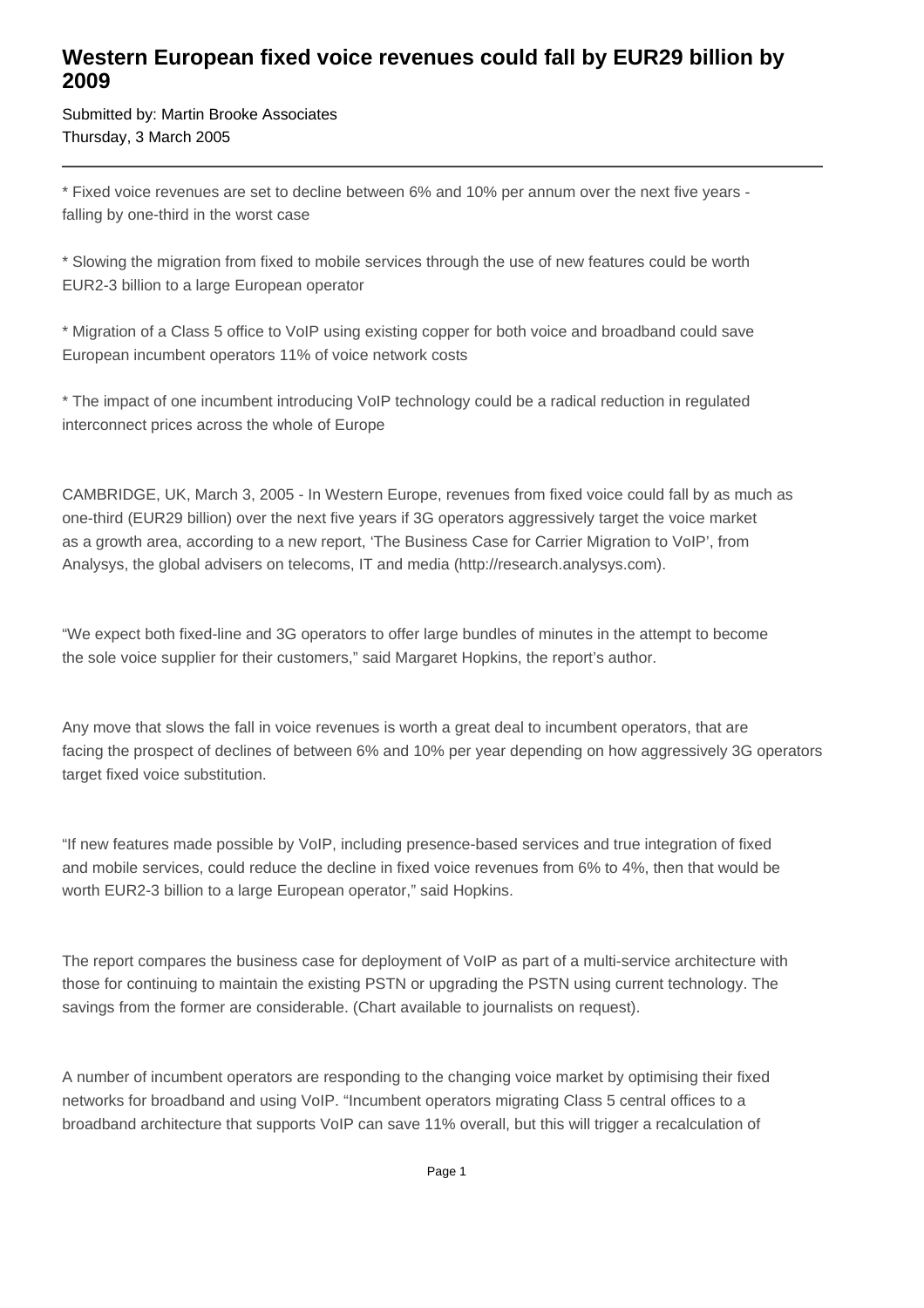cost based on interconnect prices by regulators right across Europe," added Margaret Hopkins.

"BT is the first operator in Europe planning a Class 5 central office migration to VoIP and this has the potential to bring massive savings of 43% on the opex of the voice network and deployment of broadband, as well as the ability to offer more sophisticated broadband products."

However, warns Analysys, because regulated interconnect prices are based on the deployment of a 'modern equivalent asset by an efficient operator', this could bring down interconnect prices, affecting incumbents right across Europe if the regulators are diligent in applying the principles of LRIC (long-run incremental cost).

Written by Margaret Hopkins, the new report examines the issues involved in, and calculates the cost savings that can be expected from, migration of carrier networks to VoIP, with particular reference to the deployment of integrated broadband and voice networks on existing copper infrastructure by European incumbents.

The report is available to purchase online at http://research.analysys.com/store, priced at GBP1900 (approximately EUR2770). For more information, telephone Analysys on +44 (0) 1223 460600 or email research@analysys.com.

About Analysys (www.analysys.com)

Analysys provides strategy and management consultancy, information services and start-up support throughout the telecommunications, IT and media sector. Its grasp of market dynamics, coupled with creativity, rigour and renowned objectivity, enables Analysys to consistently exceed the high levels of quality and innovation that its clients expect. The company has over 130 staff in offices in Cambridge, London, Edinburgh, Madrid, Milan, Paris and Washington DC, and works with associates in Auckland, Melbourne and Vancouver.

Recent reports include:

- \* Pushing Beyond the Limits of 3G with HSDPA and Other Enhancements (December 2004)
- \* Retaining Customers and Minimising Churn: strategies for mobile markets (December 2004)
- \* The Business Case for Carrier Migration to VoIP (December 2004)
- \* The Role and Impact of WiMAX and Proprietary BWA (November 2004)
- \* Making a Success of the Mobile Content Value Chain (November 2004)
- \* Viable Business Models Point to Big Opportunities for Public WLAN (October 2004)